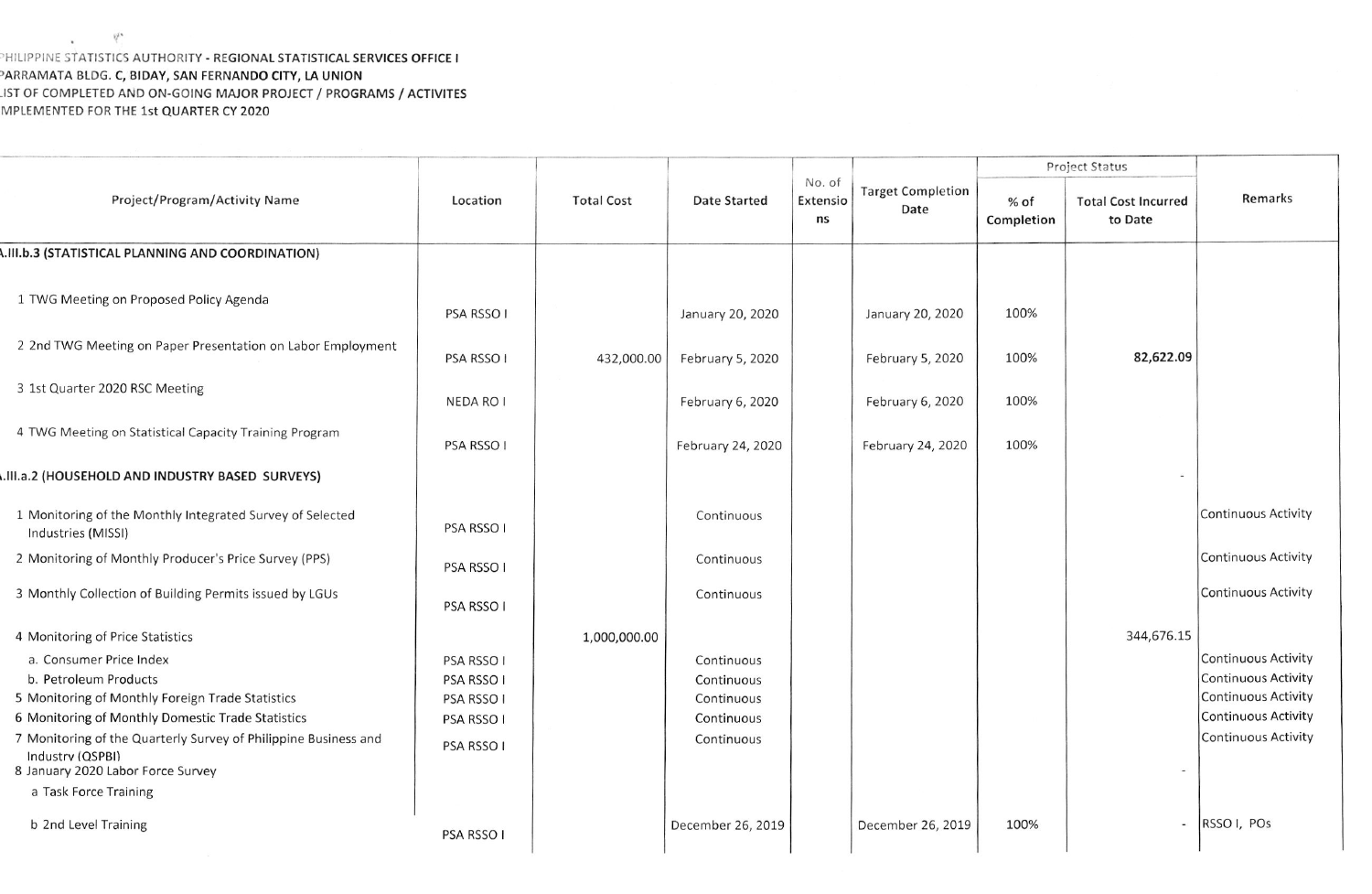| 4.4                                                                                                                                                                                            |                                              |            |                                      |                                      |              |                                                                        |
|------------------------------------------------------------------------------------------------------------------------------------------------------------------------------------------------|----------------------------------------------|------------|--------------------------------------|--------------------------------------|--------------|------------------------------------------------------------------------|
| c Supervision                                                                                                                                                                                  | All Provincial<br><b>Statistical Offices</b> |            | January 8, 2020                      | January 31, 2020                     | 100%         | RD, SOCD Chief, RFP<br>and Alternate RFP                               |
| d Submission of Narrative Report                                                                                                                                                               | PSA RSSO 1                                   |            | February 15, 2020                    | March 2, 2020                        | 100%         | Submitted on February<br>28, 2020                                      |
| e. Submission of Clean Data Files<br>R                                                                                                                                                         | PSA RSSO I                                   |            | February 4, 2020                     | February 11, 2020                    | 100%         | Submitted on February<br>8,2020                                        |
| 9 January 2020 Consumer Expectation Survey (CES)                                                                                                                                               |                                              |            |                                      |                                      |              |                                                                        |
| a Submission of encoded data files of CES Form 1 and Updated<br>list of SSU, CES questionnaires, Updated List of SSU (hard copy),<br>and regional consolidated narrative and financial report. | PSA RSSO I                                   | 156,968.00 | February 13, 2020                    | February 19, 2020                    | 100%         | Submitted reports on<br>October 28, 2019                               |
| b Submission of Clean Data Files<br>10 2019 Functional Literacy, Education and Mass Media Survey                                                                                               | PSA RSSO I                                   | 84,467.00  | February 13, 2020                    | February 19, 2020                    | 100%         |                                                                        |
| a Task Force Training<br>b Second Level Training<br>III.a.1 (Conduct of Censuses and Surveys on the Agriculture, Fisheries,                                                                    | Pasig City<br>Sudipen, La Union              |            | October 15, 2019<br>November 4, 2019 | October 18, 2019<br>November 8, 2019 | 100%<br>100% |                                                                        |
| ndustry and Services Sector<br>1 Consolidation of provincial reports and preparation of Monthly<br>Regional Palay & Corn Situation Report (MPCSR)                                              | SOCD                                         |            | February 17, 2020                    | March 18, 2020                       | 100%         |                                                                        |
| 2 Consolidation of provincial reports and preparation of Monthly<br><b>Agricultural Situation Report (MASR)</b>                                                                                | SOCD                                         |            | January 01, 2020                     | March 10, 2020                       | 100%         |                                                                        |
| 3 Consolidation of provincial reports and preparation of Monthly<br>Retail and Wholesale Prices Report                                                                                         | SOCD                                         |            | January 01, 2020                     | March 10, 2020                       | 100%         |                                                                        |
| 4 Consolidation of provincial reports of Other Crops                                                                                                                                           | SOCD                                         |            | March 14, 2020                       | March 30, 2020                       | 100%         |                                                                        |
| 5 National Data Review (January 2020 Rnd)                                                                                                                                                      | PSA-CO                                       | 5,380.00   | January 06, 2020                     | January 10, 2020                     | 100%         | SOCD                                                                   |
| 6 Monitoring of submission of provincial offices of Weekly Cereal<br>and Fertilizer Price Monitoring (WCFPM) reports                                                                           | SOCD                                         |            | January 01, 2020                     | March 31, 2020                       | 100%         | weekly                                                                 |
| 7 Monitoring of submission of La Union Provincial Office of Price<br>Watch                                                                                                                     | SOCD                                         |            | January 01, 2020                     | March 31, 2020                       | 100%         | weekly                                                                 |
| 8 Monitoring of submission of provincial offices of results of Farm<br>Prices Survey (FPS)                                                                                                     | SOCD                                         |            | January 01, 2020                     | March 31, 2020                       |              | <b>Collection for March</b><br>report will be done in                  |
| 9 Consolidation of provincial reports on Palay and Corn Stocks<br>Survey (PCSSI)                                                                                                               | SOCD                                         |            | January 01, 2019                     | March 31, 2019                       | 100%         | $\sim$<br>$\ddot{\phantom{1}}$<br>$\mathbf{1}$ $\mathbf{1}$<br>monthly |
| 10<br>2020 Operational Training on Fisheries Surveys                                                                                                                                           |                                              |            |                                      |                                      |              |                                                                        |
| <b>Task Force Training</b><br>a                                                                                                                                                                | Quezon City                                  |            | February 26, 2020                    | February 28, 2020                    |              | expenses not yet<br>reimbursed                                         |
| 2nd Level Training<br>b                                                                                                                                                                        | PSA-RSSO I San<br>Fernando City, LU          |            | March 04, 2020                       | March 05, 2020                       |              | RSSO I, POs                                                            |